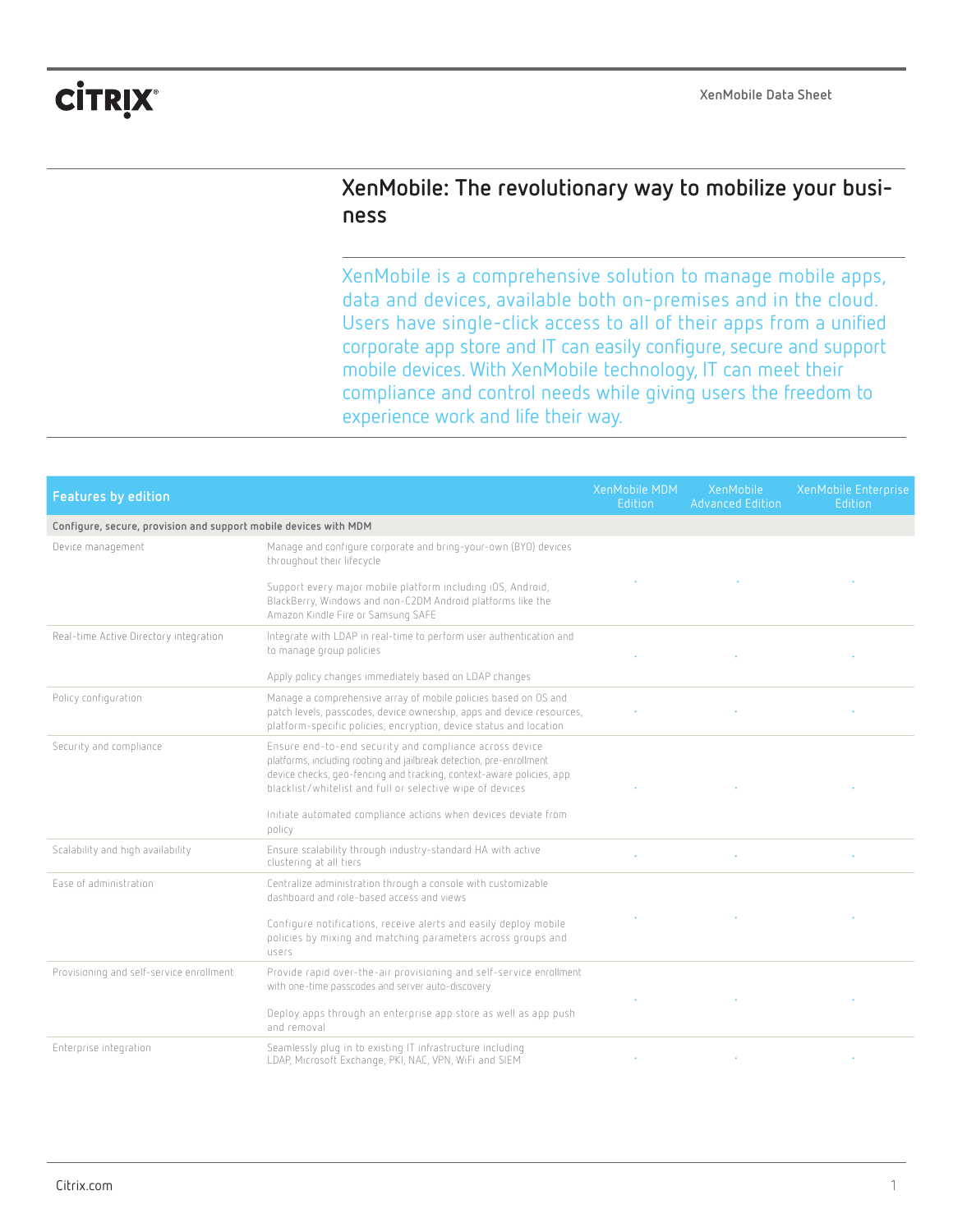| <b>Features by edition</b>                                              |                                                                                                                                                                                                                                                | XenMobile<br><b>MDM Edition</b> | XenMobile<br><b>Advanced Edition</b> | XenMobile Enterprise<br>Edition |
|-------------------------------------------------------------------------|------------------------------------------------------------------------------------------------------------------------------------------------------------------------------------------------------------------------------------------------|---------------------------------|--------------------------------------|---------------------------------|
| Monitoring and support                                                  | Enable remote support and troubleshooting including<br>VOIP and chat                                                                                                                                                                           |                                 |                                      |                                 |
|                                                                         | Create reports including unmanaged or rogue devices, compliance<br>reporting, app and device inventory, blocked status and system<br>alerts                                                                                                    |                                 |                                      |                                 |
| Mobile app management with largest ecosystem of apps built for business |                                                                                                                                                                                                                                                |                                 |                                      |                                 |
| Device decommissioning                                                  | Automatically decommission devices if they are lost or based<br>on user status in Active Directory                                                                                                                                             |                                 |                                      |                                 |
|                                                                         | Perform selective or full wipe of devices based on status                                                                                                                                                                                      |                                 |                                      |                                 |
| Self-service web portal                                                 | Allow mobile users to locate, lock or wipe lost/stolen devices<br>without waiting for Help Desk support.                                                                                                                                       |                                 |                                      |                                 |
| Mobile application management                                           | Deliver any native iOS, Android or HTML5 mobile app to devices with<br>a native user experience                                                                                                                                                |                                 |                                      |                                 |
| App security                                                            | Use mobile app container technology to separate mobile enterprise<br>apps and data from personal apps                                                                                                                                          |                                 |                                      |                                 |
|                                                                         | 50+ MAM policies that do not require device enrollment                                                                                                                                                                                         |                                 |                                      |                                 |
|                                                                         | Secure business apps and data with encryption and mobile DLP<br>technologies                                                                                                                                                                   |                                 |                                      |                                 |
| Control app interactions                                                | Enable seamless communication between XenMobile apps                                                                                                                                                                                           |                                 |                                      |                                 |
|                                                                         | Enforce policies around activities such as cut-and-paste between apps                                                                                                                                                                          |                                 |                                      |                                 |
| App policies                                                            | Implement granular policy-based management and access controls over<br>HTML5 and native mobile apps                                                                                                                                            |                                 |                                      |                                 |
| MDX SDK                                                                 | Enable any mobile app with MDX SDK                                                                                                                                                                                                             |                                 |                                      |                                 |
|                                                                         | Wrap any iOS or Android app to be imported into XenMobile with<br>no additional development needed                                                                                                                                             |                                 |                                      |                                 |
| Sandboxed email, browser and data sharing apps                          |                                                                                                                                                                                                                                                |                                 |                                      |                                 |
| Secure Mail                                                             | Provide containerized, native mobile email, calendar and contacts app<br>for iOS and Android devices that leverages Citrix MDX technologies<br>for additional security features                                                                |                                 |                                      |                                 |
| Conference services integration                                         | Enable users to automatically launch and join conference<br>services such as GoToMeeting, Webex and Lync directly from their<br>Secure Mail calendars with Fast Dial and Fast Join                                                             |                                 |                                      |                                 |
| Business-class workflows for email<br>attachments with Secure Mail      | Easily access, sort and save email attachments with the Secure<br>Mail attachment repository. Allow attachments from device photo<br>gallery with simple to use "Attach Last Photo" option.                                                    |                                 |                                      |                                 |
| Advanced email capabilities                                             | Support HTML emails, Office 365, Lotus Notes, Out-Of-Office (000)<br>notifications, S/MIME encryption, and Free/Busy calendar<br>integration                                                                                                   |                                 |                                      |                                 |
| Information Rights Management (IRM)<br>support                          | Enable Secure Mail to support exchange Information Rights<br>Management (IRM) capabilities, which allows a sender to prevent<br>recipients from forwarding, modifying, printing, faxing, saving,<br>or cutting and pasting the message content |                                 |                                      |                                 |
| Secure Web                                                              | Provide a full-featured secure mobile browser that leverages MDX<br>Technologies for additional security, including a micro-VPN for<br>intranet sites and encryption for the browser cache, bookmarks,<br>cookies and history                  |                                 |                                      |                                 |
|                                                                         | Allow for security functionality including URL blacklisting,<br>whitelisting, and bookmark/homepage push                                                                                                                                       |                                 |                                      |                                 |
| Secure Notes                                                            | Provide a business-class secure note taking application with email and<br>calendar integration for streamlined mobile workflows                                                                                                                |                                 |                                      |                                 |